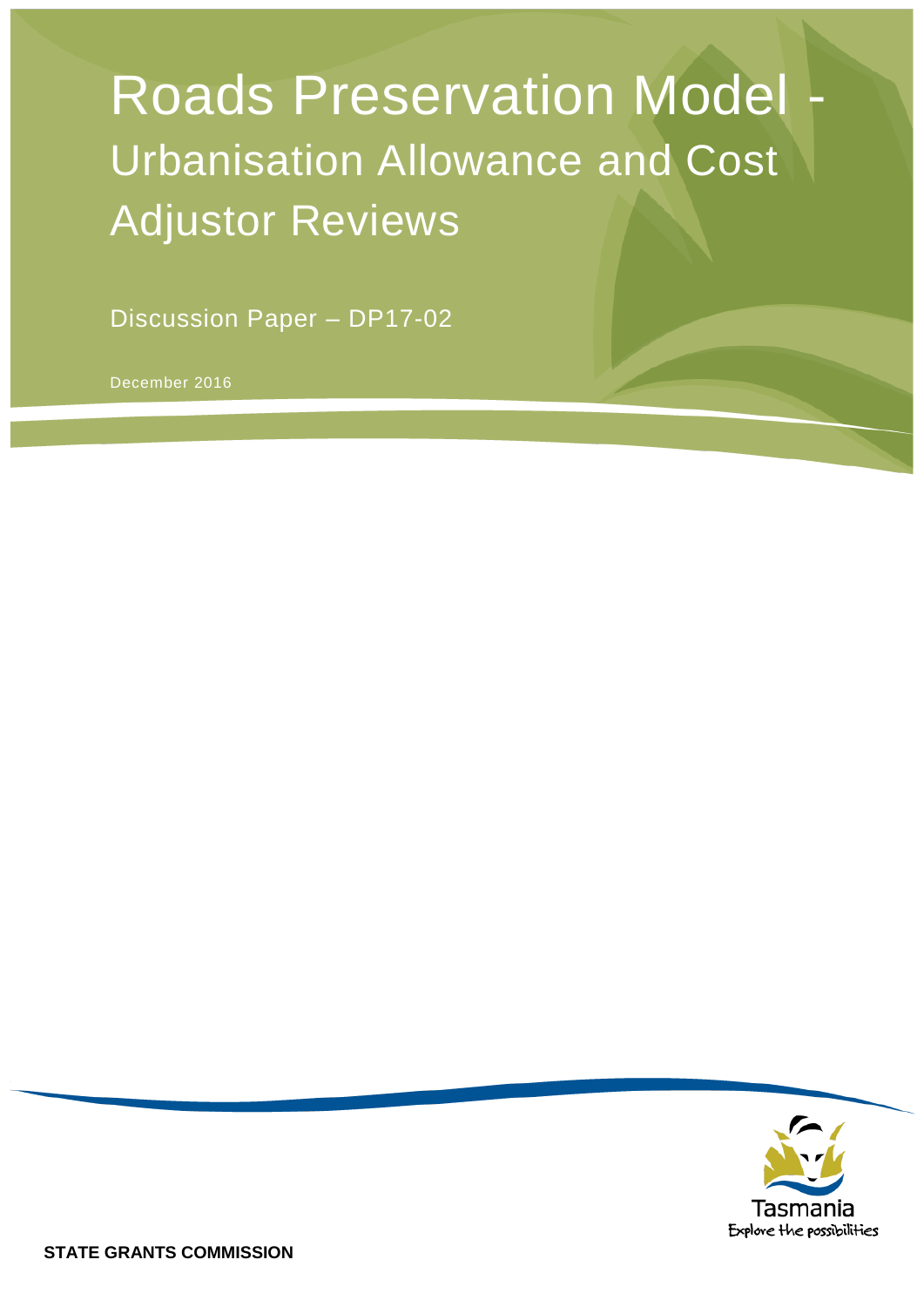### **Contents**

| $\mathsf{L}$ |  |
|--------------|--|
|              |  |
|              |  |
|              |  |
| 2.           |  |
|              |  |
|              |  |
|              |  |
|              |  |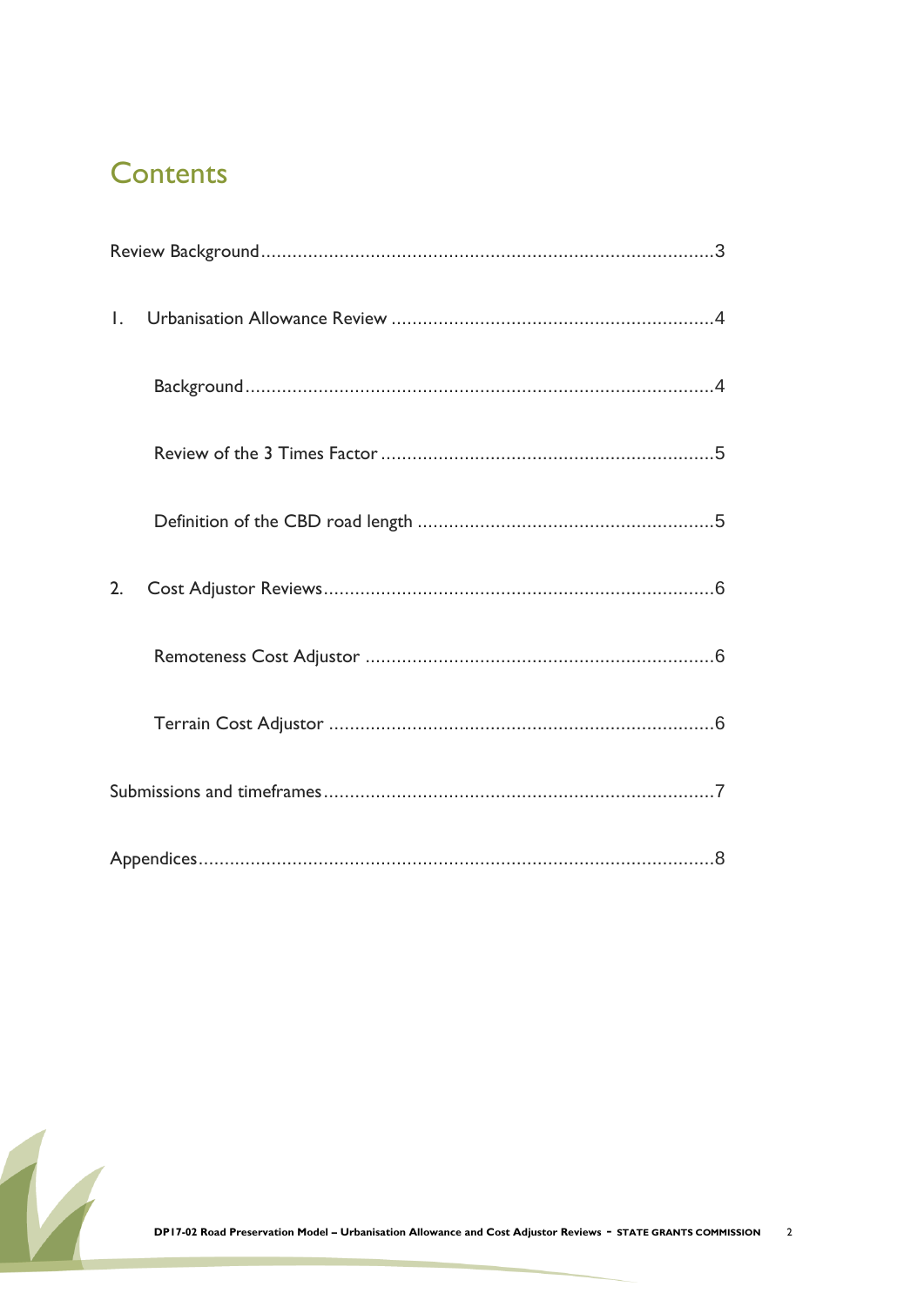## <span id="page-2-0"></span>Review Background

The State Grants Commission is an independent statutory body responsible for recommending the distribution of Australian Government and State Government funds to Tasmanian local government authorities. To ensure that the distribution of available funds is as equitable and contemporary as possible, the Commission continually monitors council practices and updates assessment methods and data where appropriate.

To provide some structure to updating the distribution methods of the Australian Government Financial Assistance Grants (FAGs), the Commission operates a triennial review policy whereby major method changes are introduced only every three years, with data updates and minor changes applied every year.

| <b>Distribution</b> | Action                        |
|---------------------|-------------------------------|
| $2015 - 16$         | Method Changes + Data Updates |
| $2016 - 17$         | Data Updates                  |
| $2016 - 18$         | Data Updates                  |
| 2018-19             | Method Changes + Data Updates |
|                     |                               |

#### **Overview of Triennial Review Period (FAGs)**

Part of the Commission's 2018-19 Triennium Work Plan included reviewing its Road Preservation Model (RPM).

During 2016 the Commission sought high level engineering advice as to the appropriateness of the RPM from a Road Engineer. While the Road Engineer assessed the RPM as being appropriate for Tasmanian circumstances, the Road Engineer suggested certain aspects for closer review. The Commission also included several matters raised by councils in its review of the RPM.

This paper seeks council's feedback and views on matters relating to urbanisation. The paper also reports on the results of the aspects of the RPM review that have now been concluded.

The Commission wishes to discuss the urbanisation issues raised in this paper with councils prior to determining any process or methodology changes to its RPM.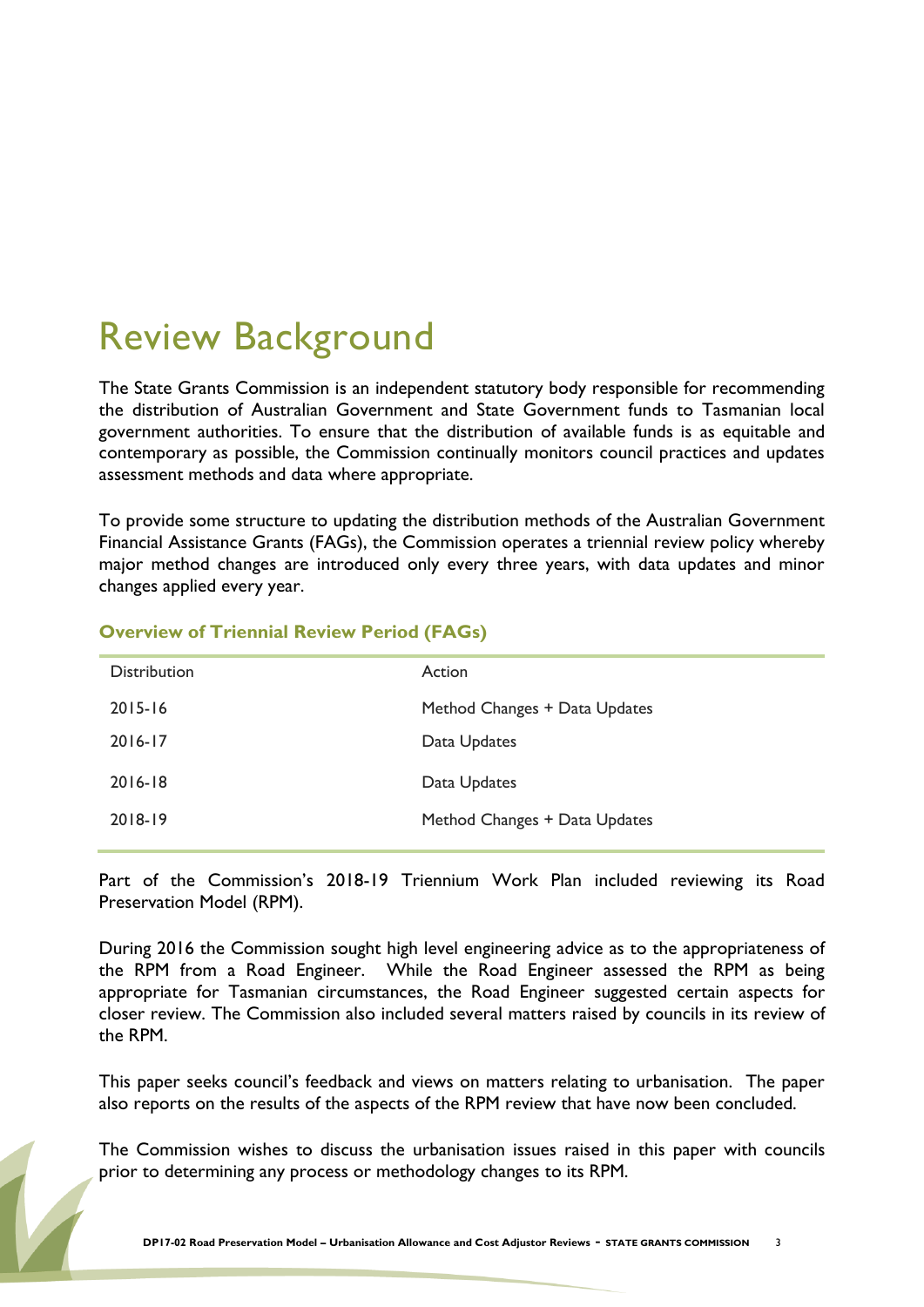## <span id="page-3-0"></span>1. Urbanisation Allowance Review

### <span id="page-3-1"></span>**Background**

The National Principle for the distribution of the Road Grant funding requires the Commission to recognise needs of councils in order to preserve their road and bridge assets. The National Principle issued under the *Local Government (Financial Assistance) Act 1995* states as follows:

#### **National principle for the distribution of Road Grant funds**

#### *Identified Road Component*

The identified road component of the financial assistance grants should be allocated to local governing bodies, as far as practicable, based on the relative need of each local governing body for road expenditure to preserve its road assets. In assessing road needs, relevant considerations include length, type and usage of roads in each local governing area

To accord with the Road Grant National Principle, the Commission determines each council's relative road expenditure needs using the RPM. To ensure that the grant distribution reflects the mix of road and bridge assets maintained by councils, including all the relative advantages and disadvantages that councils face in managing and maintaining their road network, the RPM estimates the cost of asset preservation for both roads and bridges.

Since 2000-01, the Commission's RPM has included "3 times urbanisation*"* allowance in respect of some portion of six council's Urban Sealed roads to recognise the above-average costs incurred by councils when undertaking road works in heavily urbanised environments.

As noted on Page 18 of the Commission's Financial Assistance Grant Distribution Methodology, the Commission defines heavily urbanised environments as:

*Characterised by commercial activity and high volumes of traffic that add to the complexity and cost of road works.* 

Although it was acknowledged in 2000 that most councils would experience road works problems to some extent, the Commission decided to specifically recognise one distinct central business district for six larger councils. Based on a period of sourcing data from councils, the Commission was advised by engineers that the additional cost impost to councils was a factor of 3 times.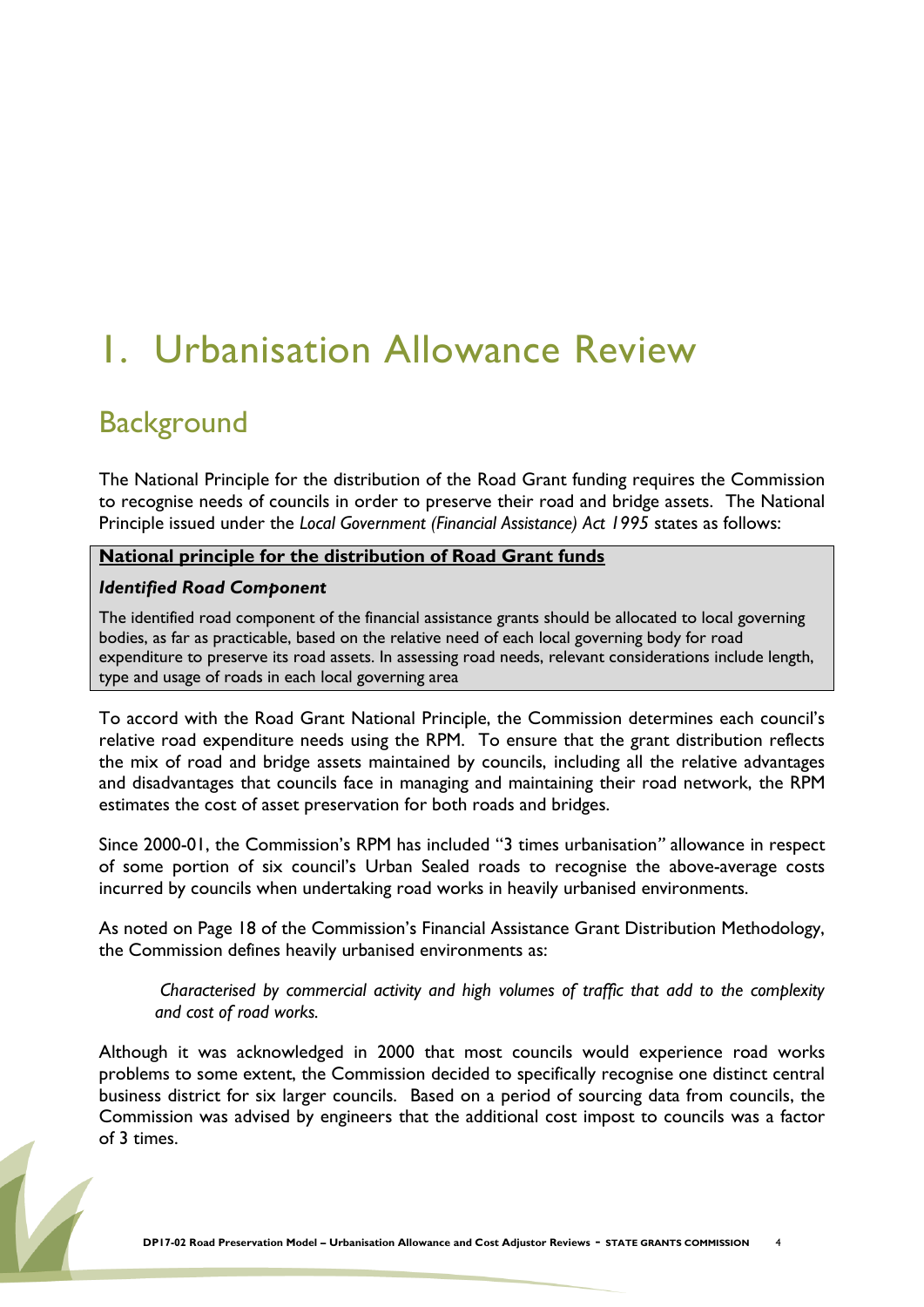The "3 times urbanisation allowance" is achieved by augmenting the agreed CBD road length to the councils' reported Urban Road lengths.

As the actual length of the recognised CBD roads is already reported in each council's annual Consolidated Data Collection Return, and thus already accounted for in the road lengths used in the RPM, the recognised CBD road lengths are recognised a further two times in the RPM as recognition for the above average/extra costs for managing these road lengths.

The CBD road lengths currently used by the Commission are detailed in Table 1. A graphical representation of these road lengths are also reflected in the Appendix.

| Council       | Recognised Urban Road Length |
|---------------|------------------------------|
| <b>Burnie</b> | 4.695km                      |
| Clarence      | 1.435km                      |
| Devonport     | 6.300km                      |
| Glenorchy     | 4.759km                      |
| Hobart        | $9.33$ km                    |
| Launceston    | 8.127km                      |

**Table 1: Urbanisation Allowance: Central Business District Recognised Urban Road Lengths**

These road lengths were last revised during the 2012 Triennial Review.

<span id="page-4-0"></span>The final calculated road lengths are then assessed as normal within the RPM.

### Review of the 3 Times Factor

Based on information currently available to the Commission, the Commission wishes to consider this matter in order to determine if the factor should continue to be included in the Model, and if so, what parameters should be utilised.

The Commission is seeking submissions from councils detailing the current imposts on council's road expenditure as a consequence of urbanisation. This includes the types of costs and extent of those costs that are incurred that are above average for maintaining these CDB type roads. Any other relevant data should also be provided, including whether the costs are reflected solely against road expenditure, or may be reflected in other expenditure categories in council Consolidated Data Collection returns.

### <span id="page-4-1"></span>Definition of the CBD road length

The Commission wishes to define, in finer detail, what constitutes a CBD road length and therefore what constitutes eligibility for the urbanisation allowance.

The Commission is seeking submissions from councils as to whether "CBD road lengths" need to meet any benchmark attributes, e.g. whether they are of similar design and construction, whether they must satisfy only a location test, and/or pass any traffic and concentration of trade and services test, e.g. retail districts, for inclusion as "agreed CBD road length".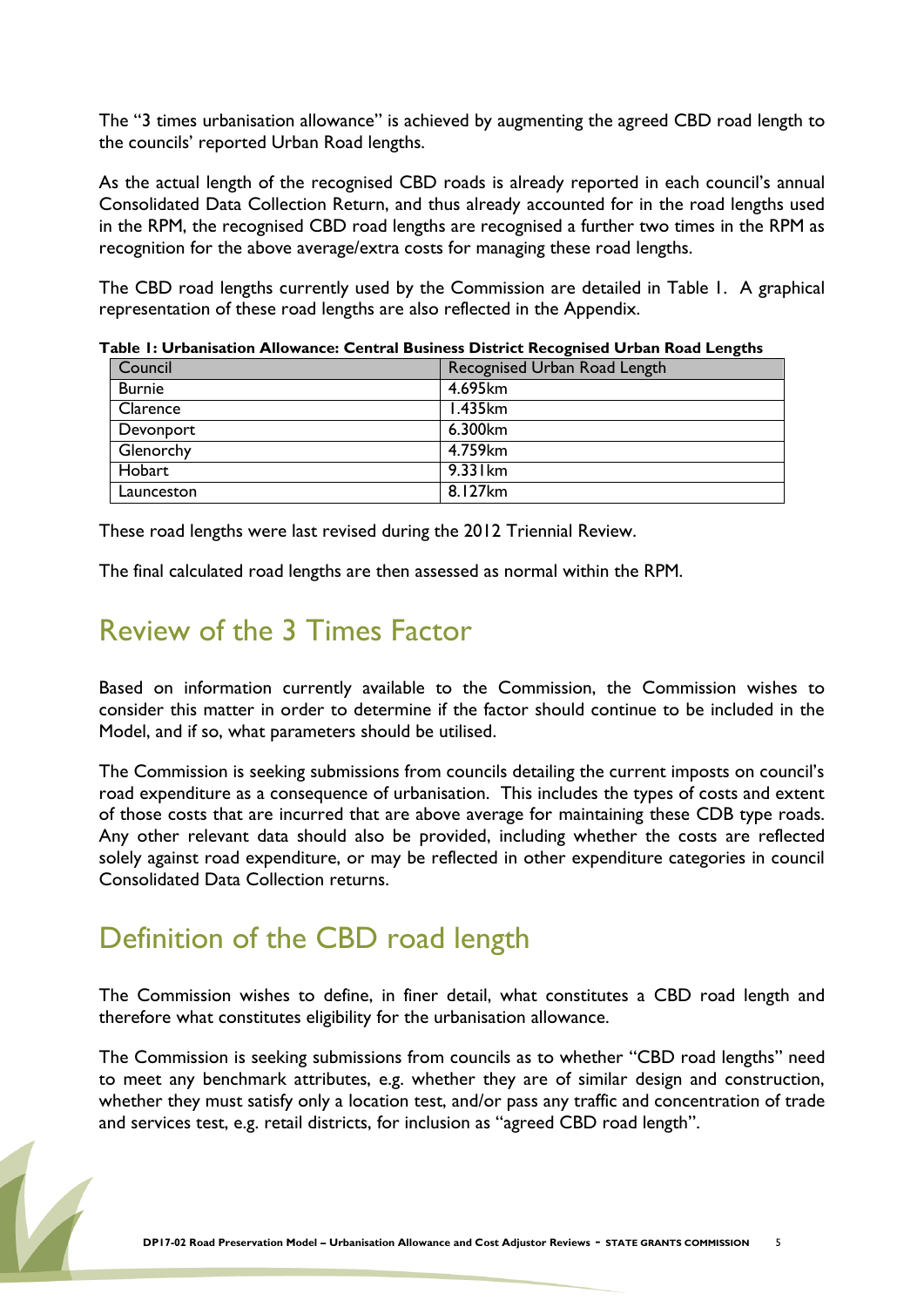## <span id="page-5-0"></span>2. Cost Adjustor Reviews

### <span id="page-5-1"></span>Remoteness Cost Adjustor

During 2016 the Commission reviewed the RPM Remoteness Cost Adjustor as a consequence of concerns raised regarding accessibility to materials and remoteness of some roads.

The Commission reviewed its current approach used for assessing council remoteness and noted the concerns being raised. Having considered different measures of remoteness and the nominally named midpoints being used for calculation of distances, the Commission determined that the current ranking of councils was the appropriate representation of road remoteness.

As a result, the Commission determined that the Remoteness Cost Adjustor did not require modification.

### <span id="page-5-2"></span>Terrain Cost Adjustor

During 2016 the Commission reviewed the Terrain Cost Adjustor as a consequence of concerns raised by a number of councils relating to terrain, such as landslips, retaining walls and cross gradients.

Advice regarding availability and challenges of data sources was sought from the GeoData Services of Department of Primary Industries, Parks, Water and Environment and a road engineer. Following consideration of the advice, the Commission noted that the RPM is already using various council's actual maintenance costs to derive the standard road practices, which inform the Road Preservation Cost per kilometre. As such, the RPM is already reflecting the wide variety of terrain and terrain related cost advantages and disadvantages incurred by councils.

As a result, the Commission determined that the Terrain Cost Adjustor did not require modification.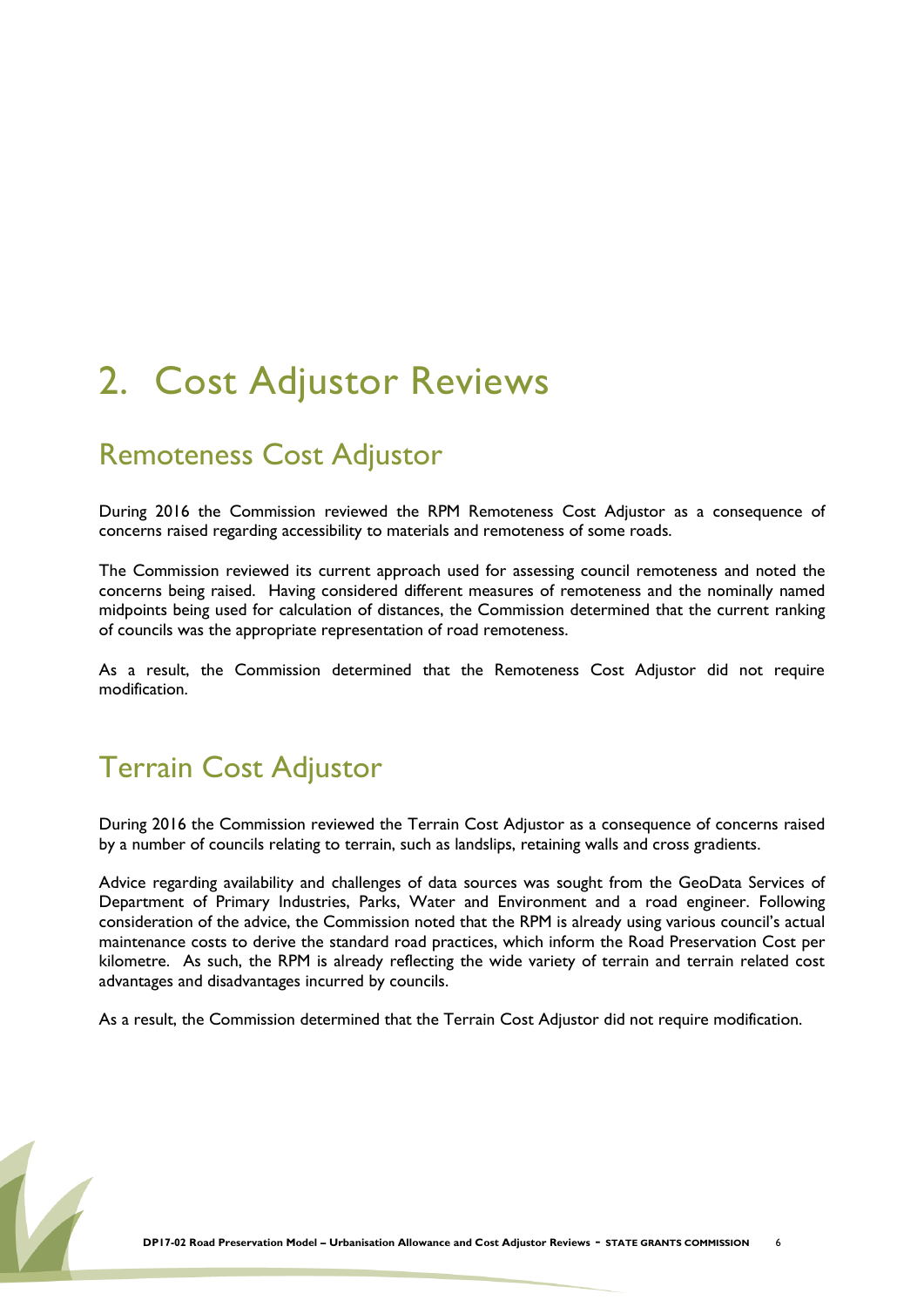## <span id="page-6-0"></span>Submissions and timeframes

The Commission invites comments and input from councils on the issues raised within this discussion paper. However, council input need not be confined to the issues identified. Councils should feel free to provide comments on other pertinent issues regarding the Commission assessment methodologies.

Submissions should be forwarded to the Commission Executive Officer as follows:

- By post: Executive Officer State Grants Commission GPO Box 147 HOBART TAS 7001
- $\bullet$  By email: [pam.marriott@treasury.tas.gov.au](mailto:pam.marriott@treasury.tas.gov.au)

Further details regarding the annual assessments can be found in the 2015-16 Annual Report that is available on the Commission website. Go to the Department of Treasury and Finance webpage [\(www.treasury.tas.gov.au](http://www.treasury.tas.gov.au/)) and click the State Grants Commission 'Quick Link', then click Publications.

#### **Submissions close on Friday 27 January 2017.**

Any queries should be directed to the Executive Officer on (03) 6166 4274.

### 2017 Hearings and Visits

The Commission will provide councils with an opportunity to discuss this paper and any other concerns during the 2017 Hearings and Visits program that will begin in February 2017.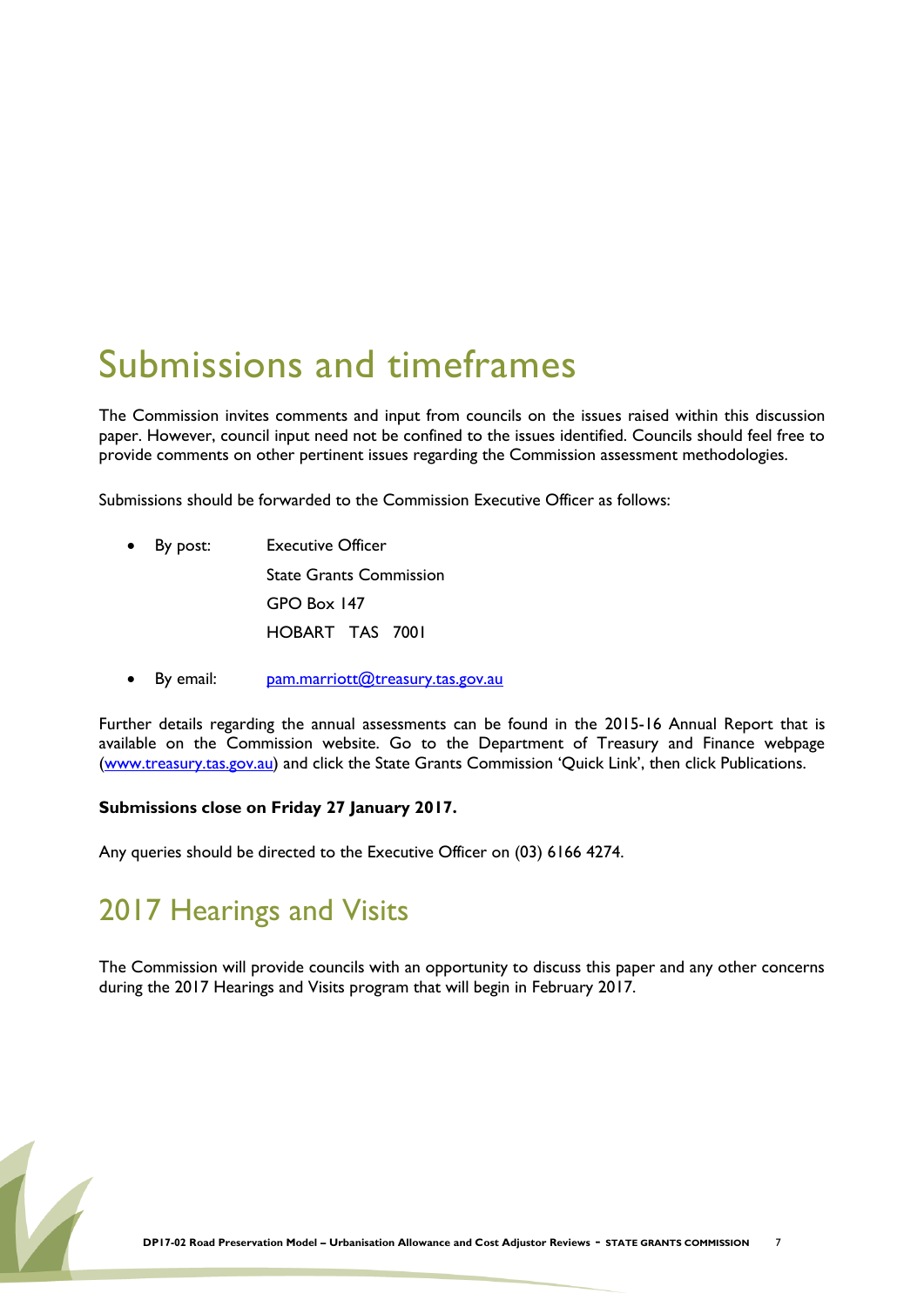## <span id="page-7-0"></span>Appendices

**DP17-02 Road Preservation Model – Urbanisation Allowance and Cost Adjustor Reviews** - **STATE GRANTS COMMISSION** <sup>8</sup>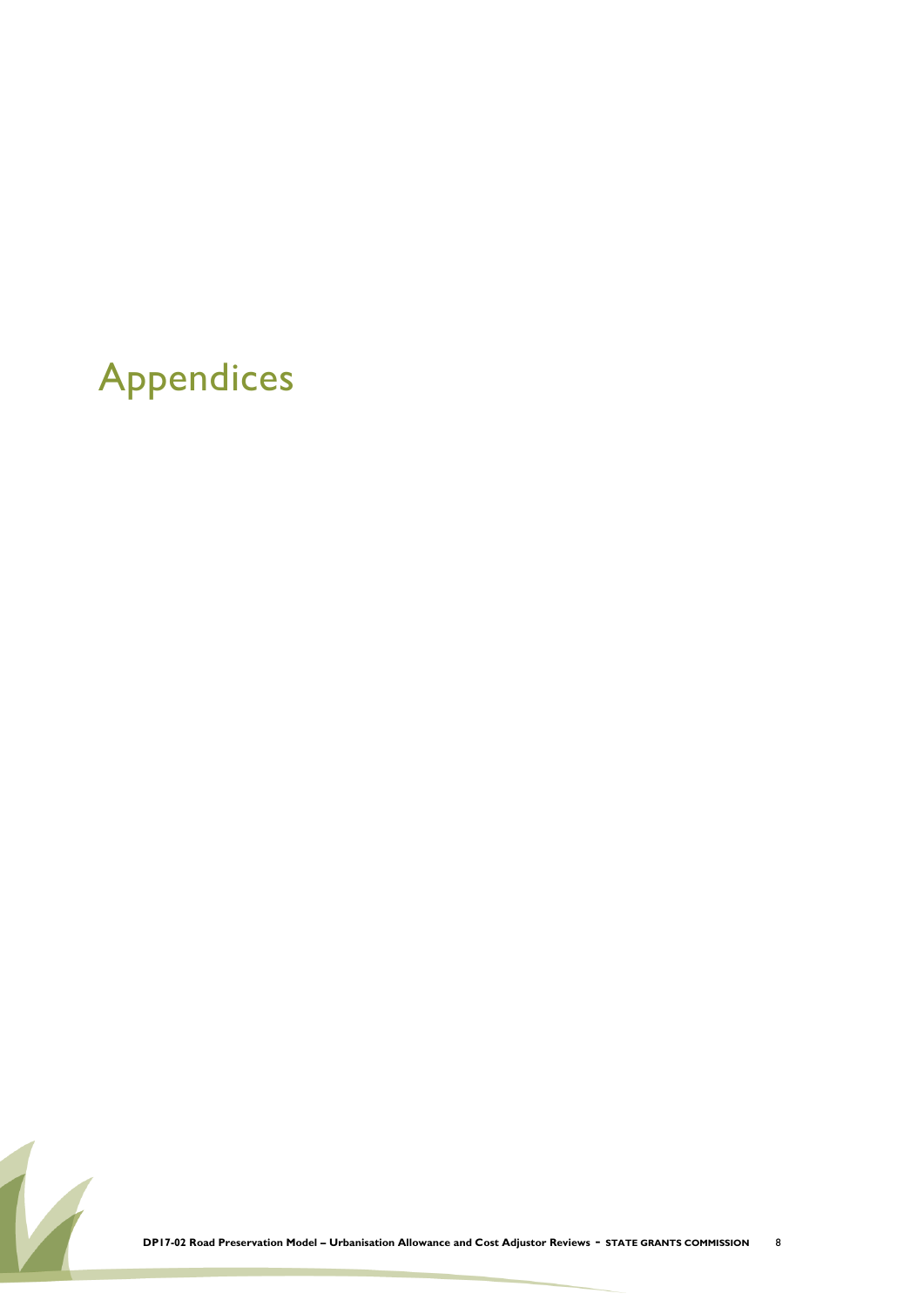

| <b>Burnie City Council</b>   | CBD (km) |
|------------------------------|----------|
| North Terrace/Marine Terrace | 1.387    |
| <b>Wilson Street</b>         | 0.631    |
| <b>Mount Street</b>          | 0.562    |
| Alexander Street             | 0.520    |
| View Road/Ladbroke Street    | 0.328    |
| <b>Cattley Street</b>        | 0.346    |
| <b>Wilmot Street</b>         | 0.565    |
| Little Alexander             | 0.356    |
| Total                        | 4.695    |

CBD Road Lengths used for Urbanisation Allowance Collected and confirmed by councils December 2011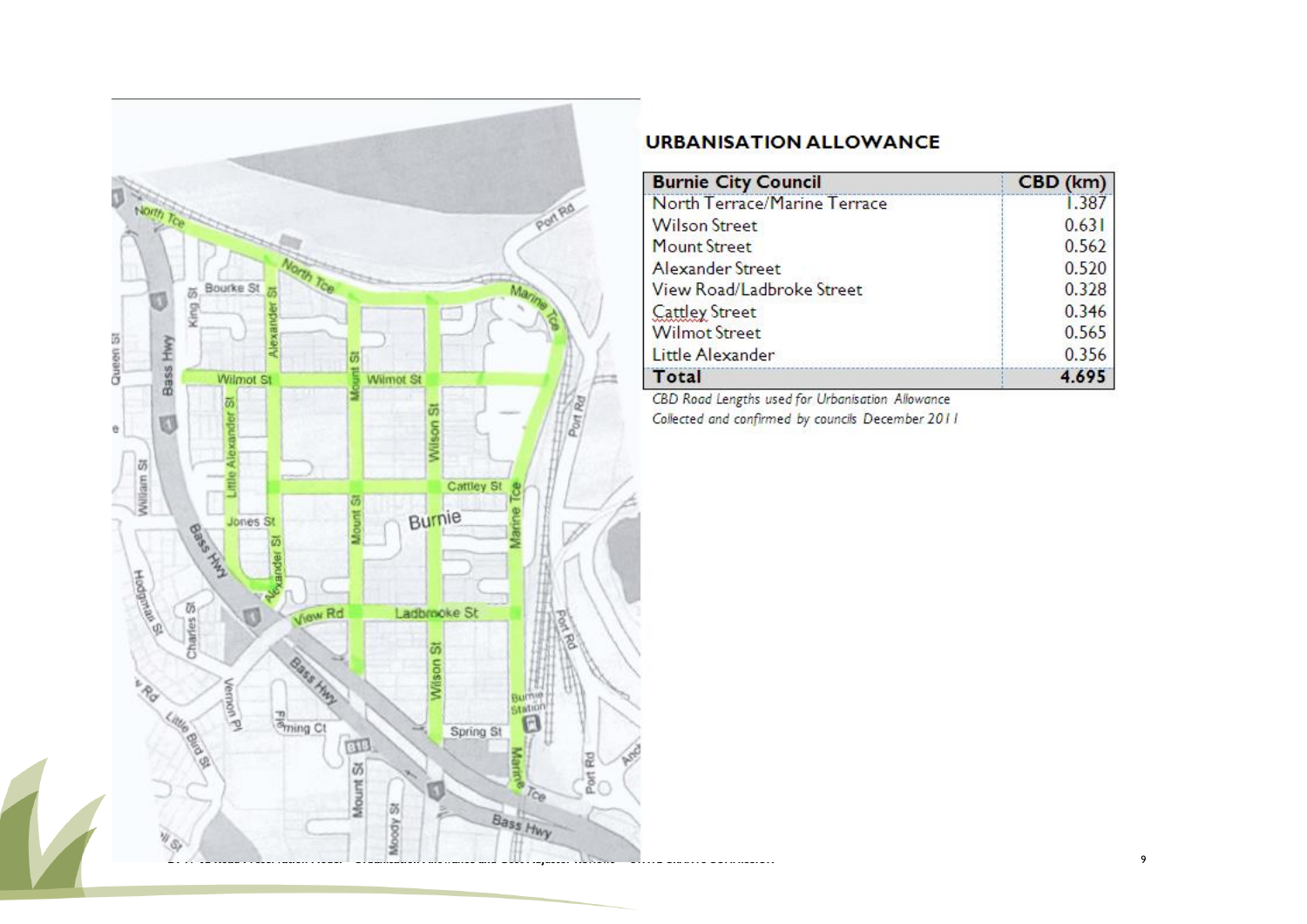

| <b>Clarence City Council</b> | CBD (km) |
|------------------------------|----------|
| <b>Bligh Street</b>          | 0.622    |
| Gordons Hill Road            | 0.369    |
| <b>Bayfield Street</b>       | 0.267    |
| Ross Avenue                  | 0.177    |
| Total                        | 1.435    |

CBD Road Lengths used for Urbanisation Allowance

Collected and confirmed by councils December 2011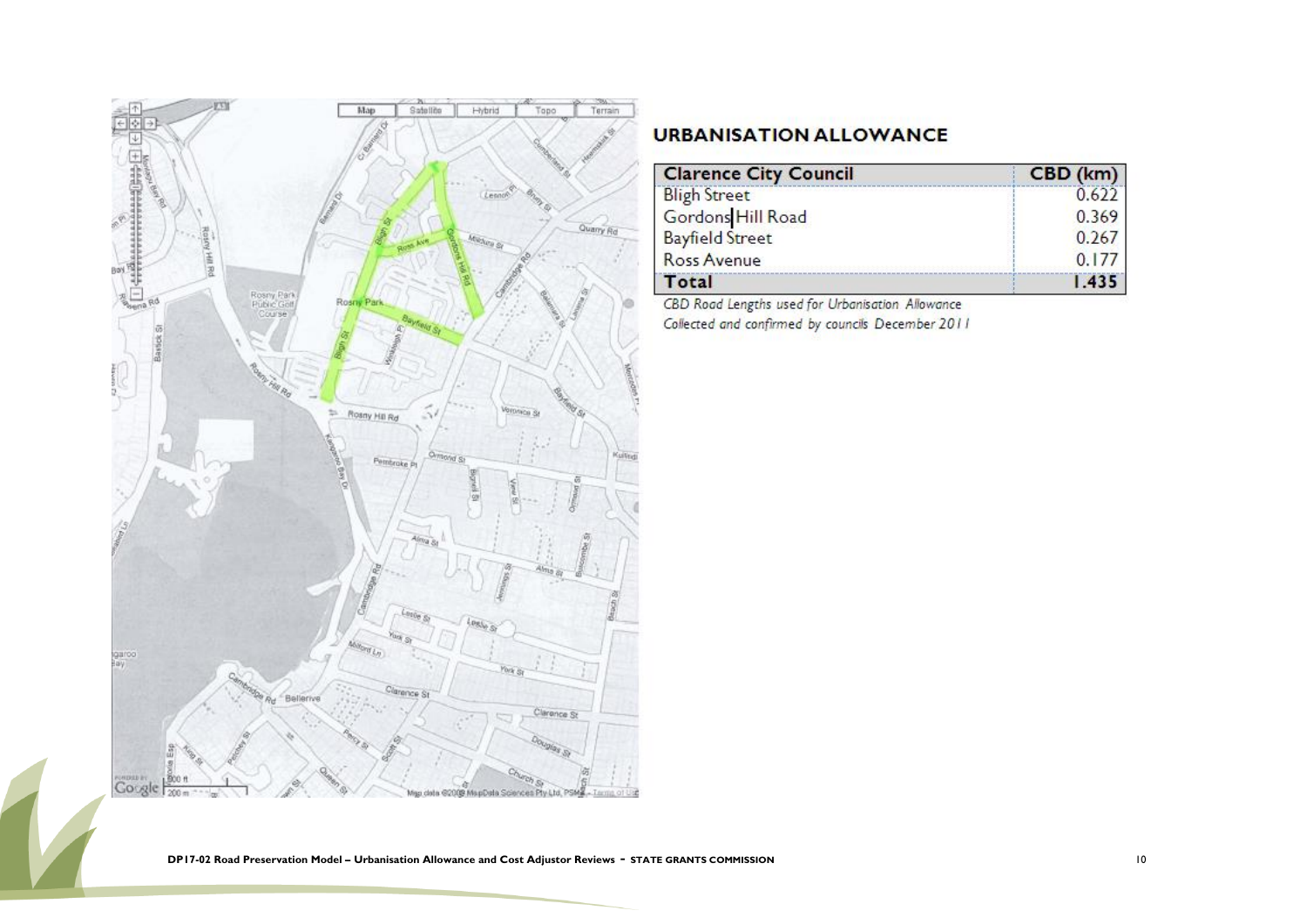

| <b>Glenorchy City Council</b> | CBD (km) |
|-------------------------------|----------|
| Main Road                     | 1.192    |
| King George V Avenue          | 0.744    |
| <b>Chapel Street</b>          | 0.578    |
| Cadell Street                 | 0.403    |
| <b>Barry Street</b>           | 0.142    |
| <b>Eady Street</b>            | 0.296    |
| Cooper Street                 | 0.208    |
| <b>Terry Street</b>           | 0.222    |
| <b>Tulosa Street</b>          | 0.123    |
| Regina Street                 | 0.085    |
| Peltro Street                 | 0.104    |
| Grove Road                    | 0.186    |
| <b>Innes Street</b>           | 0.205    |
| Nichols Street                | 0.178    |
| Mill Lane                     | 0.093    |
| Total                         | 4.759    |

CBD Road Lengths used for Urbanisation Allowance Collected and confirmed by councils December 2011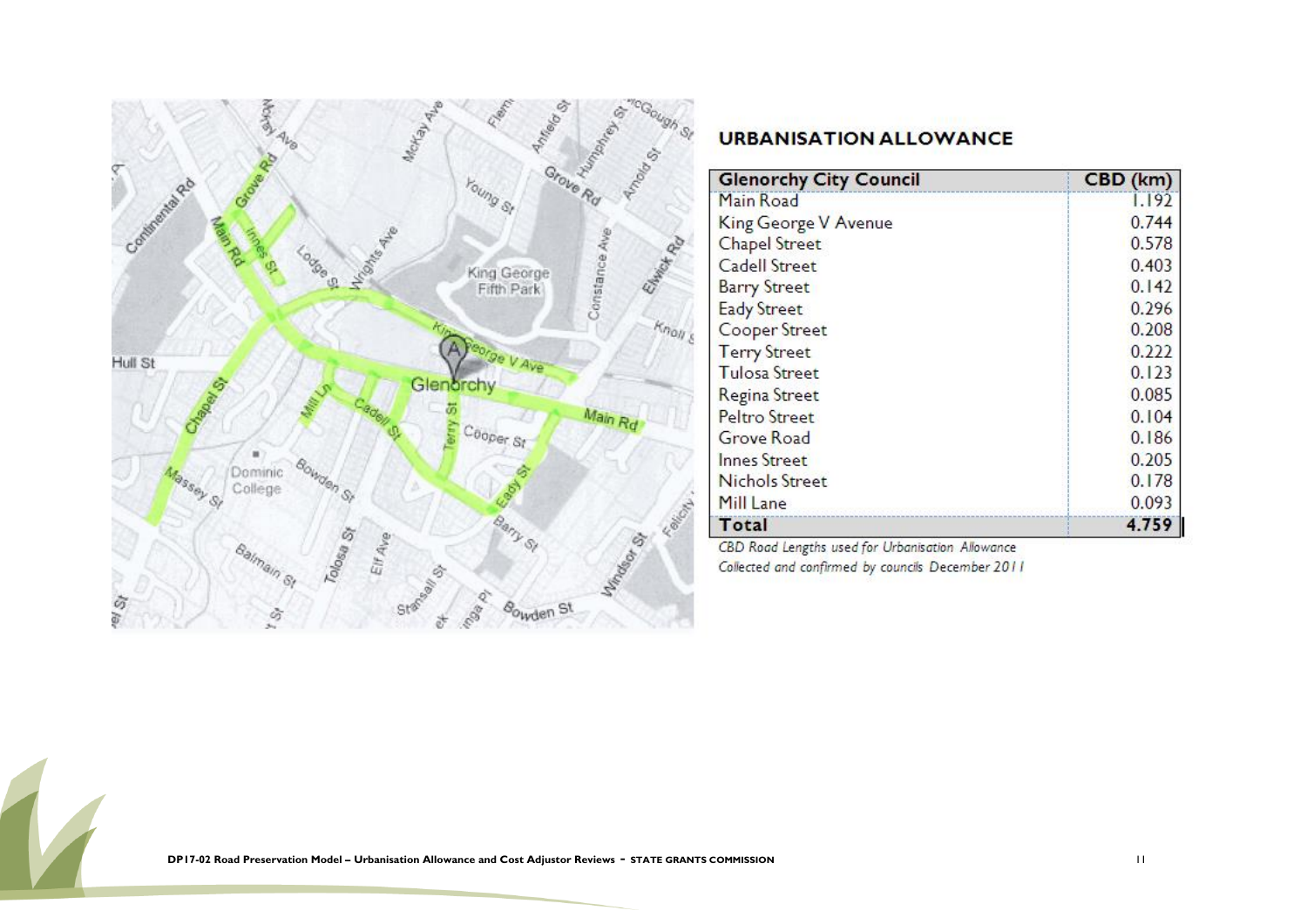

| <b>Devonport City Council</b> | CBD (km) |
|-------------------------------|----------|
| <b>Formby Road</b>            | 1.643    |
| Oldaker Street                | 0.849    |
| <b>Best Street</b>            | 0.980    |
| <b>Stewart Street</b>         | 0.394    |
| Steele Street                 | 0.384    |
| <b>King Street</b>            | 0.210    |
| <b>Rooke Street</b>           | 0.512    |
| <b>Edward Street</b>          | 0.176    |
| Fenton Street                 | 0.338    |
| Rooke Lane                    | 0.305    |
| <b>Wenvoe Street</b>          | 0.320    |
| <b>William Street</b>         | 0.189    |
| Total                         | 6.300    |

CBD Road Lengths used for Urbanisation Allowance Collected and confirmed by councils December 2011

**DP17-02 Road Preservation Model – Urbanisation Allowance and Cost Adjustor Reviews** - **STATE GRANTS COMMISSION** <sup>12</sup>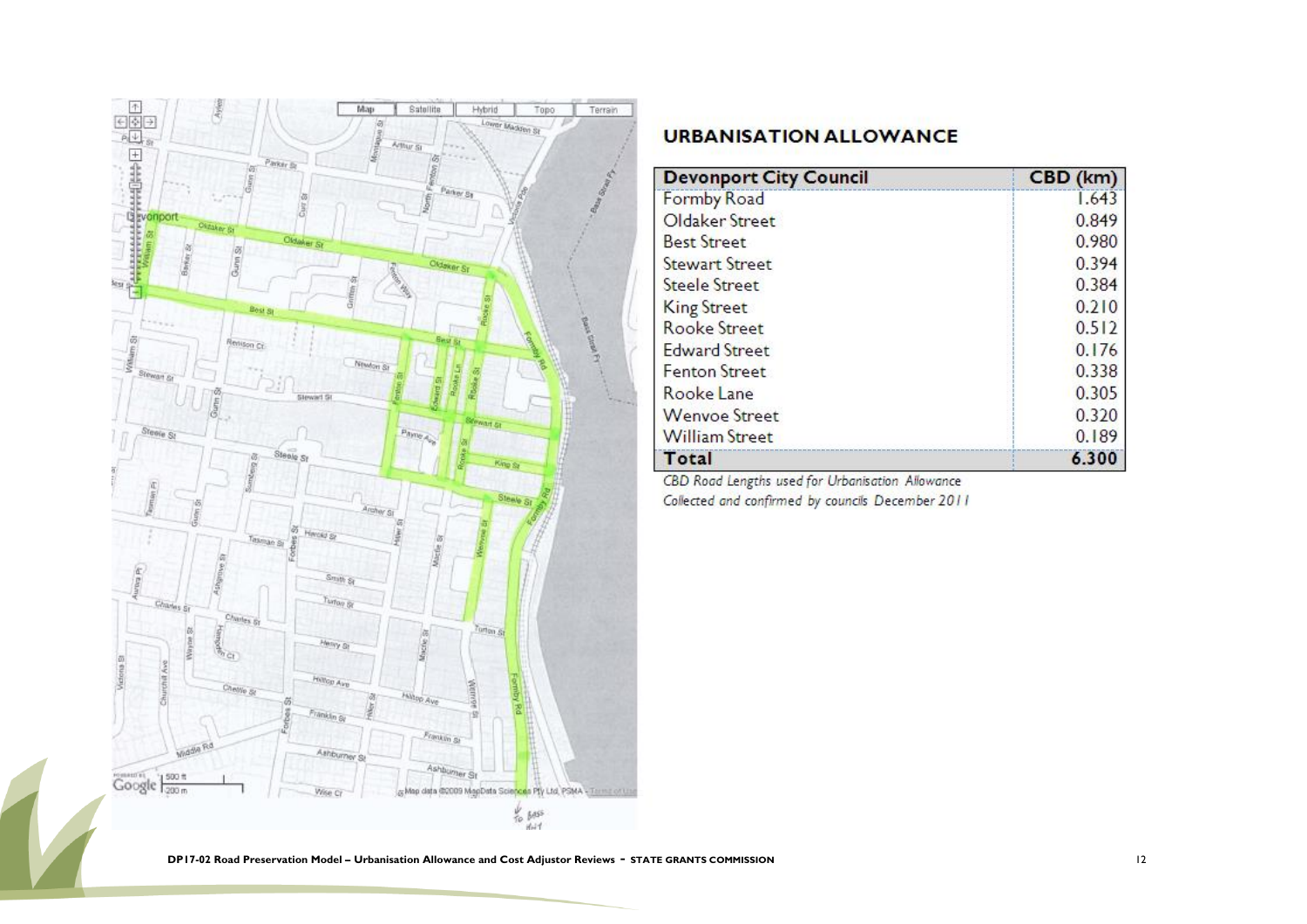

| <b>Hobart City Council</b>    | CBD (km) |
|-------------------------------|----------|
| Salamanca Place               | 0.322    |
| Davey Street                  | 0.543    |
| Macquarie Street              | 0.773    |
| <b>Collins Street</b>         | 0.946    |
| Liverpool Street              | 0.779    |
| <b>Bathurst Street</b>        | 0.552    |
| Melville Street               | 0.401    |
| <b>Brisbane Street</b>        | 0.419    |
| Campbell Street               | 0.526    |
| <b>Argyle Street</b>          | 0.931    |
| <b>Elizabeth Street</b>       | 1.146    |
| <b>Murray Street</b>          | 0.777    |
| <b>Harrington Street</b>      | 0.523    |
| <b>Criterion Street</b>       | 0.130    |
| <b>Watchorn Street</b>        | 0.152    |
| <b>Victoria Street</b>        | 0.232    |
| Collins Court/Trafalgar Place | 0.179    |
| Total                         | 9.331    |

CBD Road Lengths used for Urbanisation Allowance Collected and confirmed by councils December 2011

**DP17-02 Road Preservation Model – Urbanisation Allowance and Cost Adjustor Reviews** - **STATE GRANTS COMMISSION** <sup>13</sup>